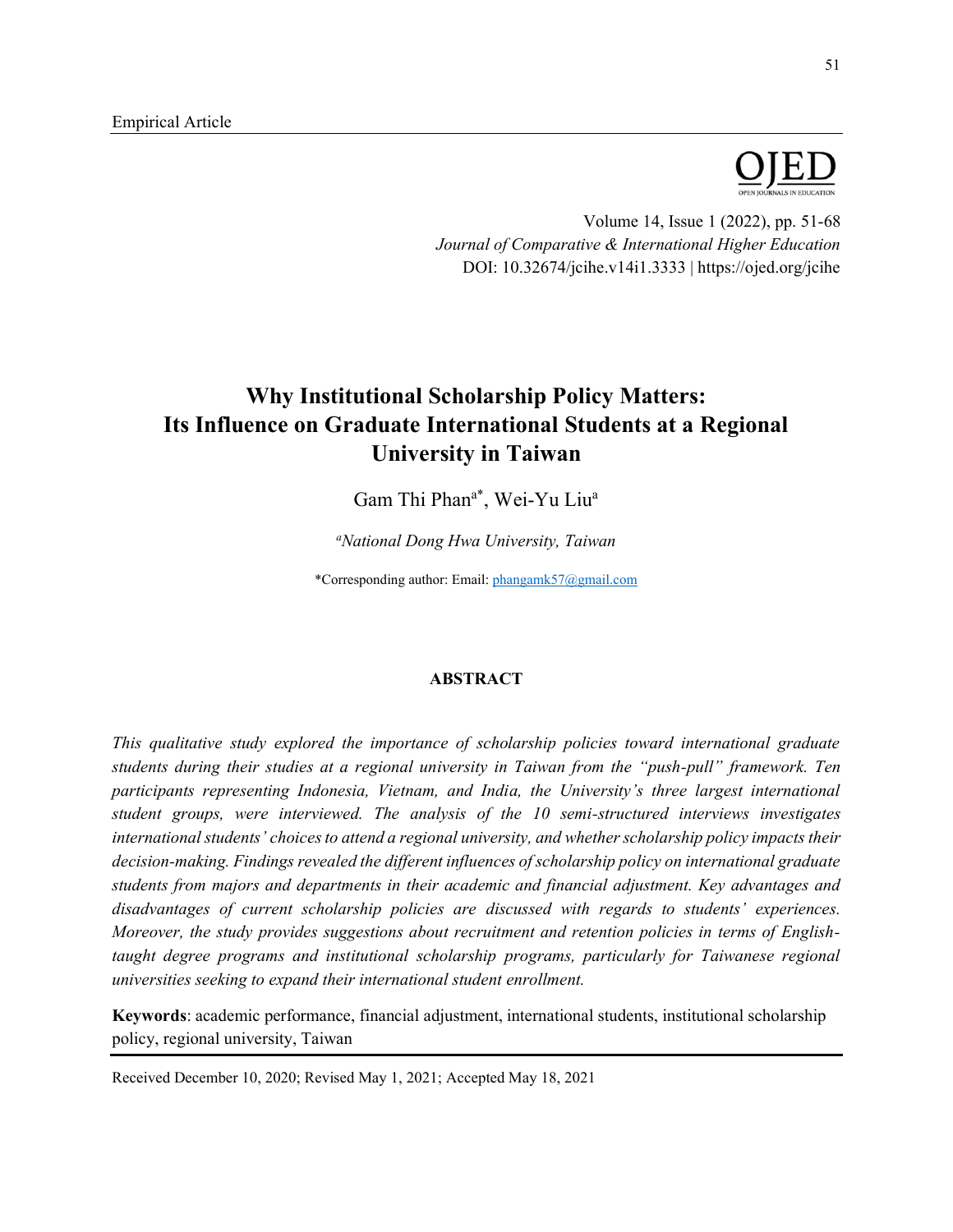#### **INTRODUCTION**

Educational opportunities in foreign countries is a factor in students' mobility from low-income to high-income countries in the Asia-Pacific region (Ziguras & McBurnie, 2011). In the case of Taiwan, its rapid industrialization has helped it become an attractive host country for cross-border education (Takaya, 2016). Since 2008, the number of international students seeking a study abroad experience in Taiwan has multiplied approximately four times (Taiwan Ministry of Education (TMOE), 2019). This increase signifies an effort from Taiwan's international education department to focus on increasing international student enrollment and enhancing the quality and quantity of international academic programs (Chou & Ching, 2012). Taiwan's government endorsed the plan to promote Taiwan to be a bilingual country in 2030 (Financial Supervisory Commission, 2019). This plan urged the expansion of English-taught degree programs in Taiwan. There were 92 English-taught degree programs, offered by 29 universities in 2013 (Macaro et al., 2018). By 2021, TMOE subsidized 4 key institutions and 41 colleges for expanding Englishtaught degree programs (Chiang, 2021). Moreover, although more than half of foreign students are "Chinese overseas students", those students from Hong Kong, Macao, and Mainland China, students from Indonesia, Vietnam, and Malaysia are the most populous "international students" (TMOE, 2019). Indian students are also steadily rising and exceeded 1,000 in 2019 (TMOE, 2019).

International students bring positive contributions to host countries and institutions. These include creating a multicultural environment (Mellors-Bourne et al., 2013), improving the reputation of the local institution (Chou et al., 2012), and promoting the diplomatic alliance between home and host countries (Tran, 2019). However, for many students, financial considerations remain a strong factor in choosing to study abroad. Students tend to seek financial aid from governmental, organizational, and institutional sources as well as funding from their family. Family is willing to invest in their children's foreign education with expectations for future career development abroad and immigration opportunities (Bashir, 2007). Students generally try to find the best financial package for their program of study, thus they are willing to attend institutions that can provide them with sufficient aid (Avery & Hoxby, 2004). Some studies state that most international students studying in Taiwan hold scholarships (Roberts et al., 2010; Chou et al., 2012). According to the U.S. Department of Education (2021), a scholarship is "… free money, which is sometimes based on academic merit, talent, or a particular area of study" (Scholarships section, para. 1). Scholarships are an essential element contributing to international students' mobility to Taiwan (Tsai et al., 2017)

Numerous studies generalize the flow of international students' mobility and their adaptation in a foreign country. Some studies in Taiwan have focused on metropolitan universities (Chen & Chen, 2009; Chou et al., 2012; Pare & Tsay, 2014), yet mistakenly generalize their findings for the whole country. Thus, there is still lacking research on regional universities in Taiwan. As the researchers of this study are either teaching or studying in a regional university in Taiwan, this study aims to enhance existing research on this type of institution with regard to international student's enrollment decisions, as influenced by scholarship policy and financial and academic adjustment support. This paper provides policy recommendations for other universities seeking to attract international students, especially regional universities in Taiwan. The following research questions guided this study:

- 1. Why do international students choose to study abroad at a Taiwanese regional university?
- 2. How does the semesterly scholarship review policy influence international students' financial and academic adjustment to living in Taiwan and studying at a regional university?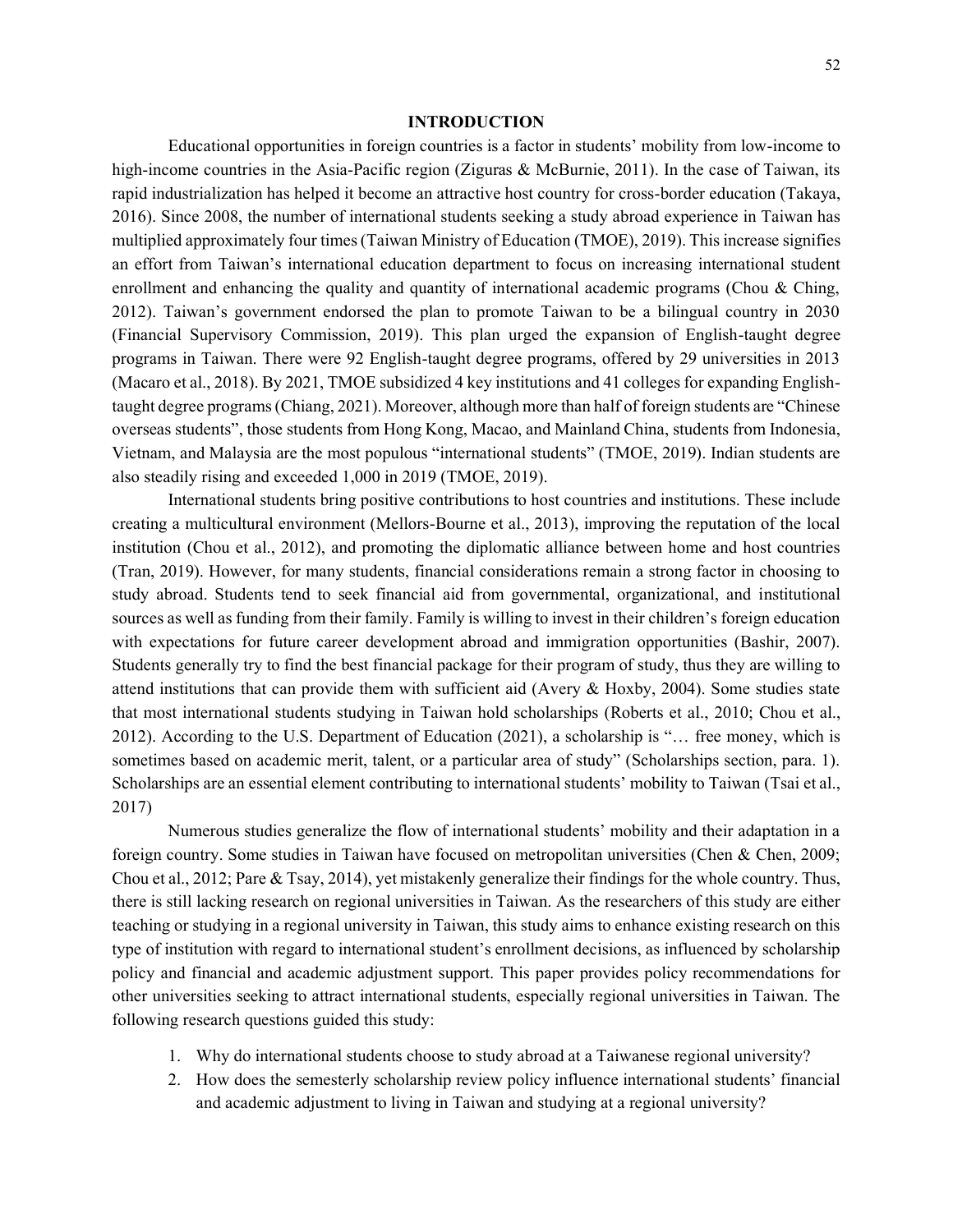#### **CONCEPTUAL FRAMEWORK**

One of the dominant conceptual frameworks explaining international students' mobility is the "push-pull model" from macro perspectives, developed by McMahon (1992). The early model of international students' flow from developing countries to developed countries proposed two sets of factors with three key bases – education, politics, and economics (McMahon, 1992). The "push" factors, identified as the influential elements from home countries, consist of the home country's economic strength, its level of involvement in the international economy, its investment on domestic education, and its domestic educational opportunities. The "pull" factors are associated with elements that attract students to the host countries. Those are described as the political and economic linkages between the host and home countries, the home country's economic capacity in relation to the host country, and the host country's ability to incentivize international students to study there via financial aid packages. This model is presented in distinctive policies of host countries' institutions to recruit globally mobile students to thus expand their economic and political benefits regarding educational outlook (UNESCO, 2018). The competitiveness created by world rankings has changed the concept of internationalization, driving institutions to attract more international students (UNESCO, 2018). These "push-pull" factors, which can be varied depending on differing contexts and relations between host and home countries, can influence an individual's decisions.

Many empirical studies were conducted using the push-pull model to specifically explore international students' motivation to study abroad. For instance, Indonesian and Indian students emphasized host countries' quality of education (Mazzarol & Soutar, 2002) as the "push" factors. Immigration opportunities and avoidance of educational examinations are two typical "push" factors for Vietnamese students (Tran, 2019). On the contrary, "pull" factors include students' prior knowledge of host countries, recommendations from friends and families, affordability, geographic proximity (Mazzarol & Soutar, 2002), and host countries' languages and cultural experiences (Elder at el., 2010; Tran, 2019).

Few international students are fully funded by scholarship awards. According to Dassin et al. (2018), only five percent of international students from developing countries receive scholarship awards from their home countries. While real numbers are unknown due to limited reliable data shared publicly, our literature review suggests that scholarships remain a strong incentive for international student mobility because it allows for greater financial freedom while studying abroad. Moreover, Taiwan has established a popular scholarship policy aimed at expanding international student retention (Roberts et al., 2010). This study will investigate the individual drivers of international students from developing countries relative to scholarship programs. International students achieving scholarship for their abroad study are the oftenneglected minority in academic literature.

## **LITERATURE REVIEW**

## **The Influences of Financial Aid on Destination Choices**

Numerous studies previously conducted emphasize multiple factors influencing students' mobility such as home and host countries' education quality, immigration opportunities, and future career prospects. However, this review focuses specifically on financial aid as an influential factor for international students' decision to study abroad in Taiwan.

Around the globe, there are a variety of scholarships sponsored by both home and host country governments. For instance, the Taiwanese government has enacted the New Southbound Talent Development Program that promotes and funds diplomatic relationship-building with 19 countries from the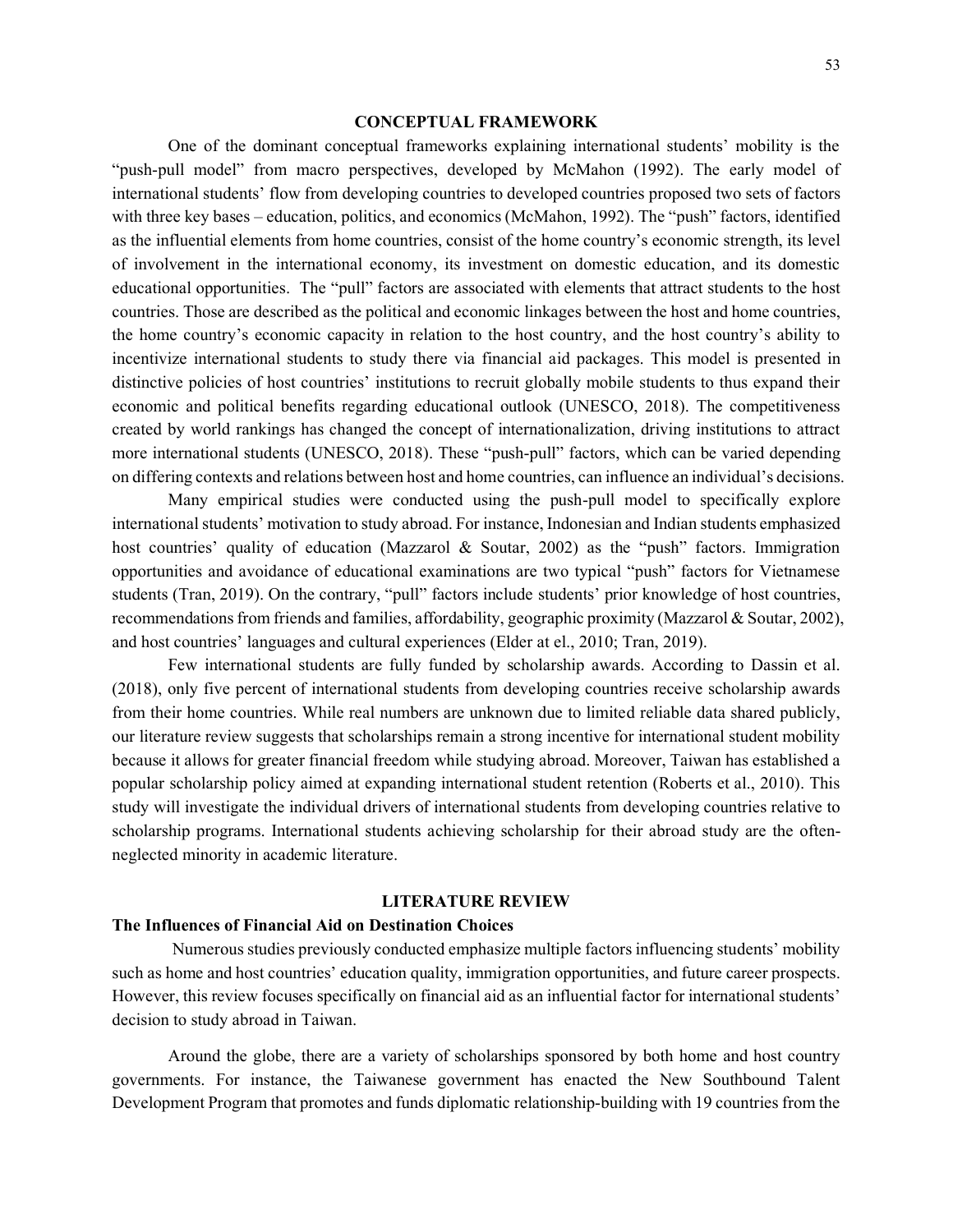Southeast Asia and South Asia regions as well as New Zealand and Australia (TMOE, 2015). The Vietnamese government encouraged young people to pursue higher education in foreign partner universities through the 911 Project, and expected to achieve the goal of 10,000 doctoral lecturers for universities

nationwide from 2010-2020 (Vietnam Ministry of Education and Training, 2010). However, the ministry failed to achieve this goal due to the COVID-19 pandemic. The Indonesian government provides students with various types of funding, such as the BUDI-DN Scholarship, to finance higher education study in foreign countries (Indonesia Ministry of Education and Culture, 2020).

Scholarships are presented as a prominent rationale contributing to international students' mobility through host and home country policies. The Taiwan Scholarship and Huayu Enrichment Scholarship Program launched by the Ministry of Education in 2004 provided more than 100,000 scholarships for students from one hundred countries through 2017 (Spencer, 2017). Some empirical studies strongly support the influence of scholarships on international students' mobility. Roberts et al. (2010) surveyed 88 international students from 17 countries at National Cheng Chi University and found that the two most crucial pull factors for international students were the opportunity to achieve Chinese language proficiency and the government-sponsored scholarships they were provided. The research of Chou et al. (2012) highlighted scholarships as contributing greatly to the mobility of international students to study in Taiwan when 64 percent of 684 international students surveyed reported receiving organization or government scholarships.

Jiani's (2016) research showed scholarships exerted a strong influence on international students' destination of choice at universities of mainland China stating, "A scholarship provided financial support and was particularly important for those whose families did not have adequate financial resources" (Jiani, 2016, p. 570). Although international students from developed countries did not consider scholarships a necessity for their study abroad, financial assistance still partially contributed to their decision to pursue education in China (Jiani, 2016).

However, some universities have impacted students' enrollment decisions by decreasing scholarships and grants (Heller, 1997). Fiscal policy has proved to be difficult to manage inside higher education institutions. Heller (1997) noted that the financial policies related to "cost of college" had varying influence on the cross-cultural students' persistence, where different cultures have different perceptions of fiscal implications. Hu (2011) found aid packages and well-structured financial aid programs enable students' engagement in the university's environment, including social activities and extracurricular clubs. Smart et al. (2002) explained an institution's financial practices, such as investing in more opportunities for co-curricular and extracurricular engagement, has a significant correlation with increased student success. Students who do not have the financial burden of paying for college on their own can focus more on integrating socially and academically. In this way, financial aid policies can directly impact university students' integration and development processes.

There is still limited research that has been conducted on scholarships as the primary pull factor for prospective students and how this financial support influences them after the first year. These topics will be the focus of this study.

## **International Students' Financial and Academic Adjustment**

Many studies have addressed international students' adjustment and adaptation in host countries. For example, Schartner and Young's Model of International Student Adjustment and Adaption presented that international students' adjustment can produce behavioral outcomes in their psychological,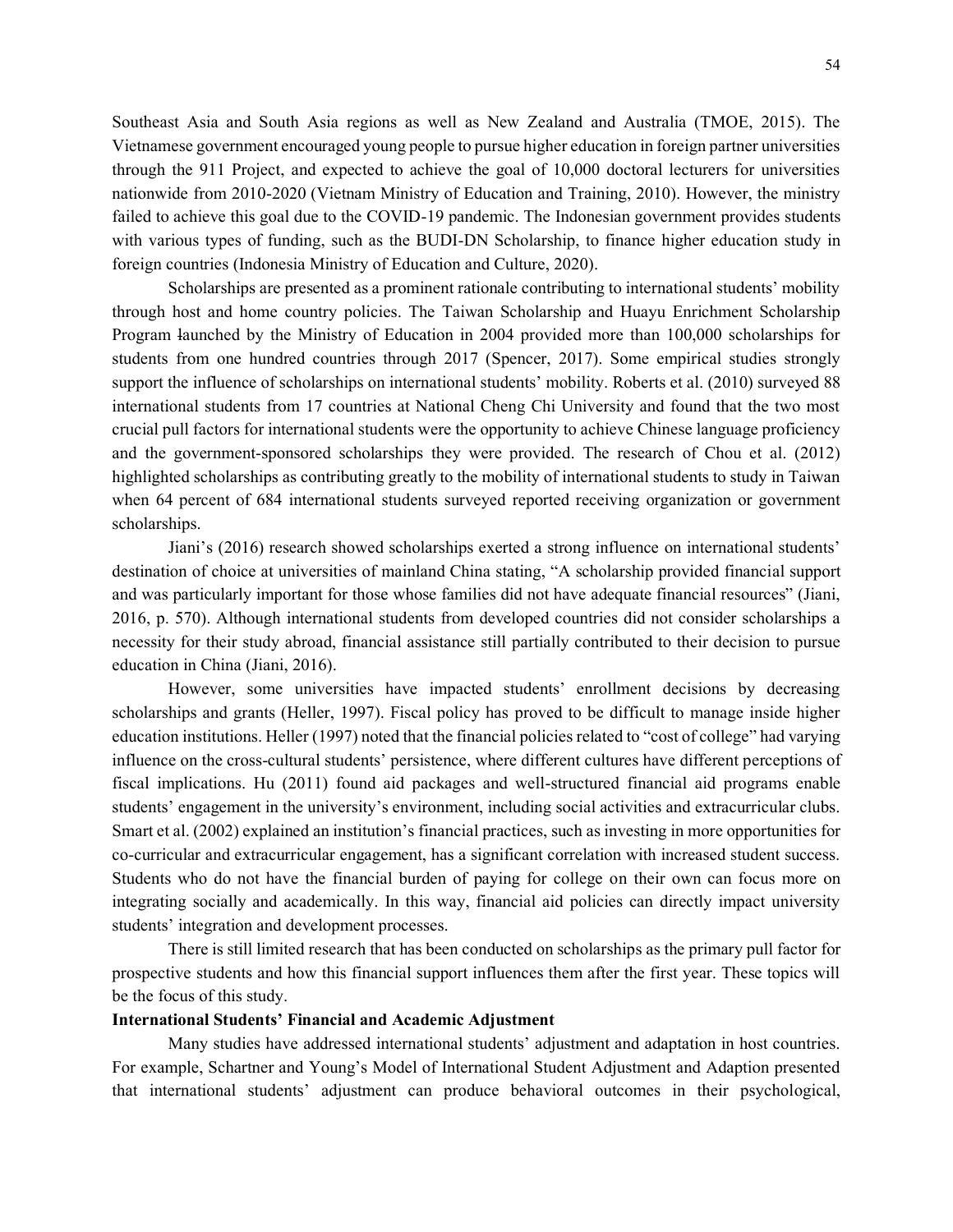sociocultural, and academic adaption while undergoing cross-cultural adaptions in their lives (Schartner & Young, 2016). Financial support has also been identified as a factor influencing social and academic integration for international students from developing countries (Rienties et al., 2012). Some research has found that international students must deal with financial obstacles due to less financial support (Özoğlu et al., 2015; Jiani, 2016). However, these financial obstacles are the focus of few studies.

With respect to international students' transition to studying at a foreign university, research was conducted in Taiwan capturing three dimensions: social, cultural, and academic adjustment (Chen & Chen, 2009; Pare & Tsay, 2014). Recently, Nadi et al (2019) elaborated on this framework to include six key areas: commitment to goals, social, personal, academic, lifestyle, and financial adjustment. Although they found a relationship between academic and financial adjustment, overall, their findings reflect each dimension individually. Thomas (2002) found that financial constraints can negatively impact academic progress in higher education, particularly for students of low-income backgrounds, which aligns with later findings on this topic by Rienties et al. (2012) and Mobley et al. (2009). These studies inferred a correlation between financial and academic adjustment, which was presented in the students' behavioral tendencies. For example, students tend to adjust their class schedule by utilizing withdrawal and course instructor selection options in order to achieve a high GPA, which can help them to maintain their scholarship(s) (Mobley et al., 2009). Harman (2003) also found 53.6 percent of 166 full-time Ph.D. international students in Australia held part-time jobs and 4.2 percent of this group were engaged in full-time employment because of financial necessity. The study revealed they received a small portion of financial aid which was not enough for their living expenses.

Therefore, this study will explore the interrelationship between academic and financial adjustment as impacted by university scholarship policy in Taiwan, a developed country attracting international students from developing countries. The authors adopted definitions of two dimensions for this study taken from cited literature: *academic adjustment*, which describes a student's ability to deal with various educational requirements such as motivation, performance, and satisfaction with academic settings (Rienties et al., 2012), and *financial adjustment* defined as "The student's ability to manage financial support, such as scholarships, arrange a part-time job, and manage tuition fees and/or installments" (Nadi at el., 2019, p.619).

## **METHODOLOGY**

## **Participants**

This study's research method is qualitative, using semi-structured interviews to collect data from participants. The number of international students in a regional Taiwanese university, as the research setting, had increased steadily since the late 2000's from 10 international students in 2008 up to 388 in the 2019- 2020 academic year when the interviews were completed (TMOE, 2019). The three largest groups in the research setting successively come from Indonesia with 92 students, Vietnam with 47 students and India with 40 students (TMOE, 2019). From this population, the authors selected five Master's students and five Ph.D. students in different departments representing Indonesia, Vietnam and India; they all voluntarily participated in this study. Additionally, the participants were either institutional scholarship or governmentsponsored scholarship recipients. The authors wanted to interview those who were (1) eligible to receive institutional or government-sponsored scholarships and (2) Master's students under year three and Ph.D. students under year four in their degree program because (1) students under those years remain eligible for institutional scholarships and (2) government-sponsored scholarships expire after those respective study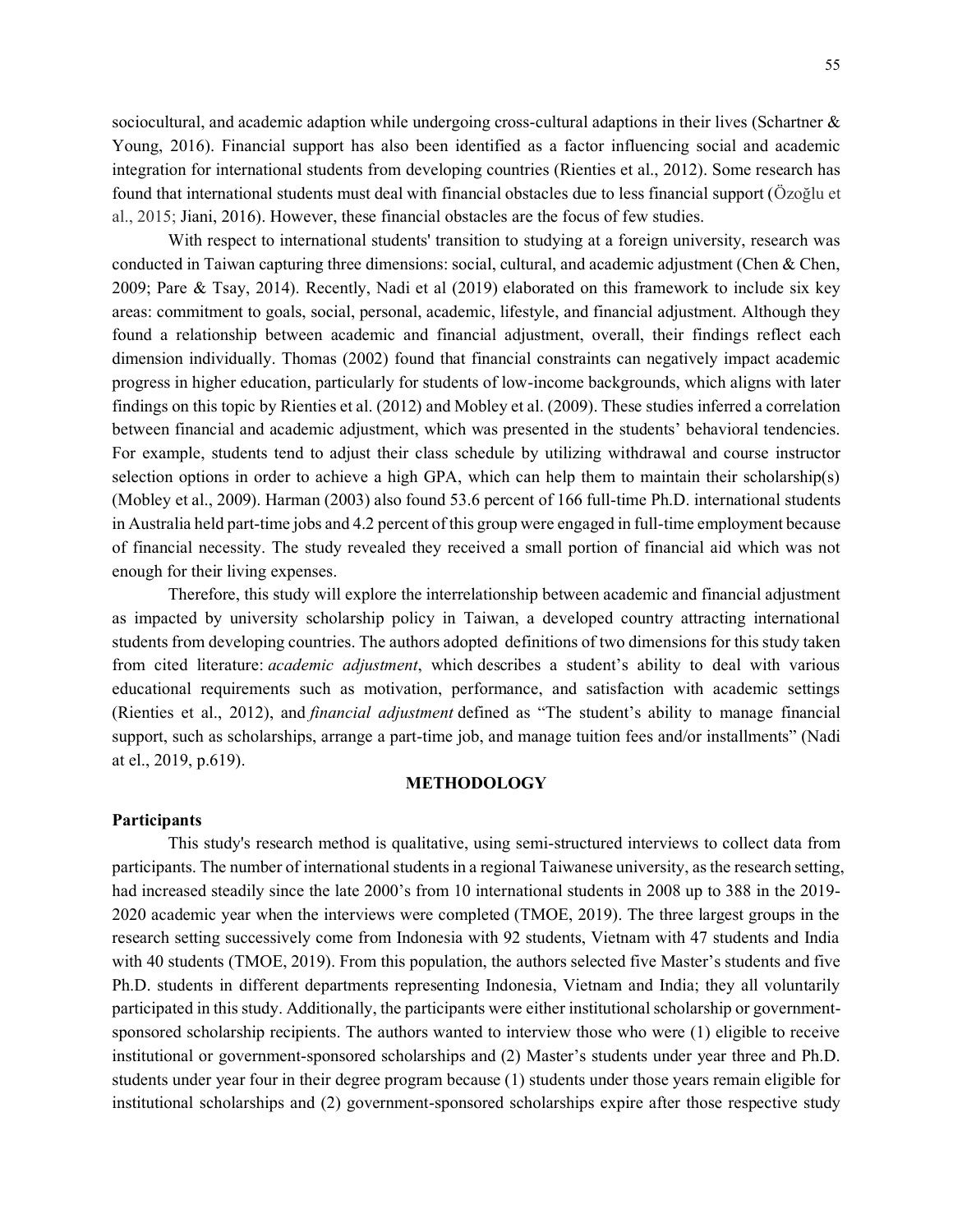years. The institutional scholarship recipients need to reapply every semester. Their applications are reviewed and scholarships are awarded using a merit-based policy. There are three variations: "A-type" (100 percent tuition waiver and monthly stipends), "B-type" (100 percent tuition waiver only), and "C-type" (50 percent tuition waiver only). Students apply for government-sponsored scholarships before matriculating to the university and they must maintain at least a 3.5 out of 4.5 GPA to continue to receive this academic merit-based financial aid.

## **Data Collection**

Participants were contacted and given the necessary information to be able to consent to participating in the study. Anonymity was guaranteed and participants' real names were changed. The interviews were audio recorded with interviewee permission and conducted in public and private locations based on the participants' preferences. The lead author of this study, a Vietnamese national, interviewed Vietnamese participants in Vietnamese. These interviews were transcribed and then translated into English after they were completed. All other interviews were conducted in English. If the interviewee was a nonnative English speaker, a dictionary was used accordingly to enable precise answers.

The lead author is a Ph.D. student in the research setting. Therefore, the interviews were conducted by the lead author, which created a comfortable atmosphere for the participants. The researcher conducted an in-depth and semi-structured interview with each participant, asking the following questions:

- 1. Which universities did you apply to for your overseas study?
- 2. Why did you choose this university?
- 3. What is the scholarship policy of this university?
- 4. How does this scholarship policy influence your studying and living at this university?
- 5. What strategies do you use to maintain your scholarship?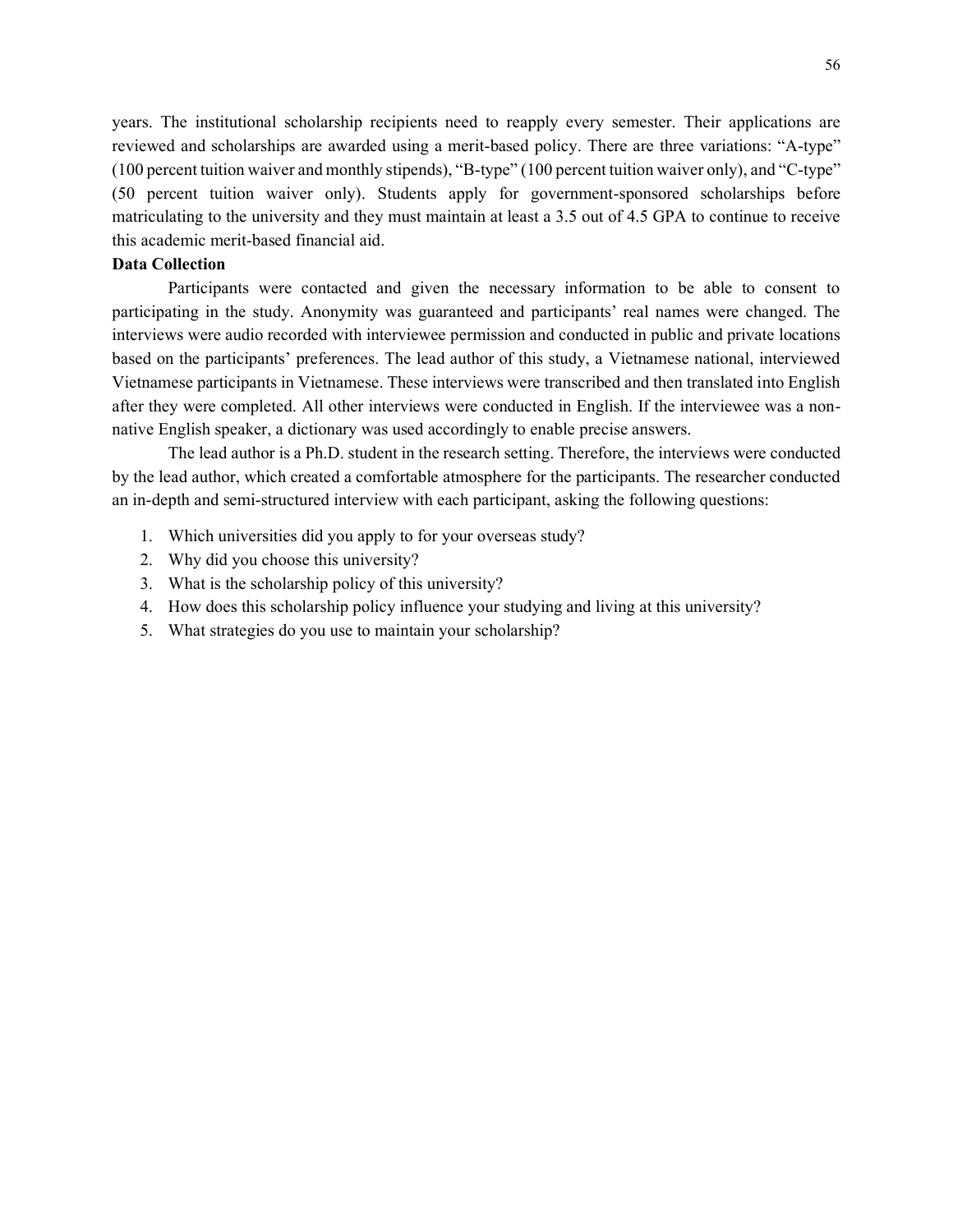|                                                         | Country   | Level                      | Major                                                                                                                                                                                                                                                                                            | Scholarship   | Gender       | Interview Date |
|---------------------------------------------------------|-----------|----------------------------|--------------------------------------------------------------------------------------------------------------------------------------------------------------------------------------------------------------------------------------------------------------------------------------------------|---------------|--------------|----------------|
| Name<br>Domani<br>Yami<br>Yami<br>Abdul<br>Linh<br>Linh | Indonesia | PhD                        | Education                                                                                                                                                                                                                                                                                        |               | Σ            | 2020/04/04     |
|                                                         | Indonesia | PhD                        | Education                                                                                                                                                                                                                                                                                        | ロ             | щ            | 2020/03/31     |
|                                                         | Indonesia | $\mathop{\rm MA}\nolimits$ | Management                                                                                                                                                                                                                                                                                       |               | Σ            | 2020/04/05     |
|                                                         | Indonesia | $\mathbf{M}\mathbf{A}$     | Education                                                                                                                                                                                                                                                                                        |               | 匞            | 2020/04/15     |
|                                                         | Vietnam   | $MA - PhD*$                | Hum. & Soc.                                                                                                                                                                                                                                                                                      | $\frac{C}{1}$ | Σ            | 2020/04/14     |
|                                                         | Vietnam   | $MA - PhD***$              | Science & Engr.                                                                                                                                                                                                                                                                                  |               | $\mathbf{r}$ | 2020/03/25     |
|                                                         |           |                            |                                                                                                                                                                                                                                                                                                  |               | $\geq$       | 2020/03/31     |
|                                                         |           |                            | $PhD = Doctoral, 1 = Institutional scholarship, G = Government-sponsored$<br>Hoang<br>Vietnam<br>Vote: MA = Master, PhD = Doctoral, I = Institutional scholarship, G = Gov<br>scholarship, M = Male, F = Female<br>* The participant attended master's and doctoral programs in this university. |               |              | 2020/04/07     |
|                                                         |           |                            |                                                                                                                                                                                                                                                                                                  |               |              | 2020/03/26     |
|                                                         |           |                            |                                                                                                                                                                                                                                                                                                  |               |              | 2020/04/12     |
|                                                         |           |                            | ** The participant joined the master's program for one year and transferred to a doctoral program                                                                                                                                                                                                |               |              |                |

# **Analyzing the Data**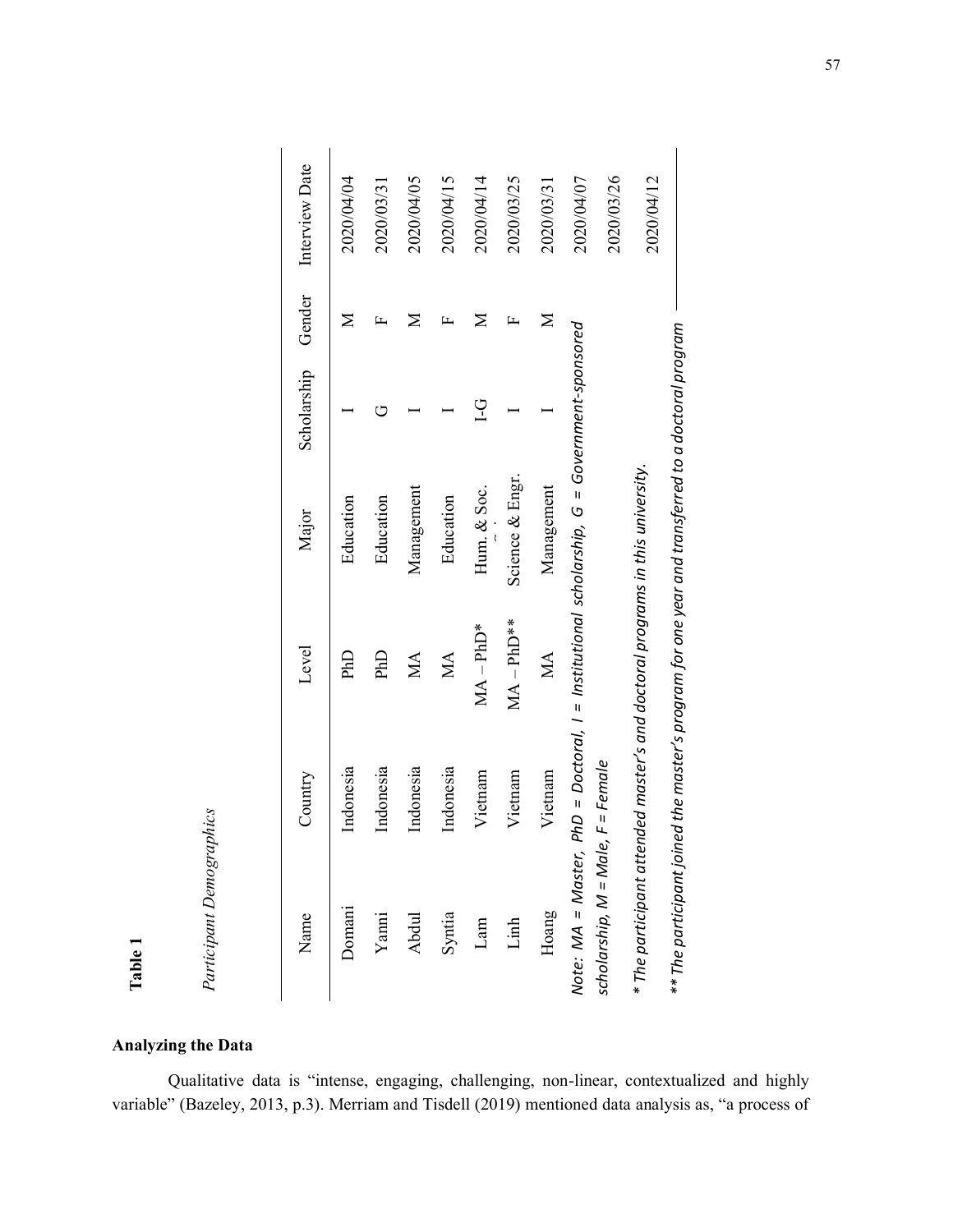making sense out of data" by consolidating data fragments to answer the research questions. Hence, the collected data was analyzed following Merriam's (2009) data analysis procedural guidelines to keep the authors focused on the research questions. The procedural guidelines include: (1) Category construction, (2) Sorting categories or data, (3) Naming the categories, (4) How many categories, and (5) Becoming theoretical. Moreover, to ensure the internal validity and reliability of the data, this paper used the peer review/examination strategy (Merriam, 2009).

First, the two authors separately read and identified the *open coding*, data fragments related to the purposes of research. Second, the authors grouped and sorted these codes. Third, the authors put these codes into categories. Fourth, the authors reduced the categories into five or six themes. All the work of the researchers was carried out individually until their findings reached the consensus to ensure the data trustworthiness and external reliability (Merriam, 2009). Finally, findings were discussed to answer the research questions.

#### **RESULTS**

#### **1. Why did participants choose to study abroad at a Taiwanese regional university?**

As prospective students, nine participants in the study had applied to at least two universities, and only one participant had applied to a single university, which they currently attend. As the researchers expected, the participants listed international programs, the influences of social connections, and friends as part of their rationale for selecting the university. The results were compatible with the researchers' assumption that receiving a scholarship would be the most influential factor in the participants' decision to select a public regional university. It was reportedly the availability, sufficiency of scholarship, and scholarship-related matter that affected international students' financial and emotional security during their studying abroad.

## *Scholarship Availability*

According to the participants, the necessity of receiving a scholarship was highly influential in their decision-making. All the participants received either institutional or governmental scholarships. Seven participants received the highest level of institutional scholarship, A-type (100 percent tuition waiver and monthly stipends); two participants received the mid-level institutional scholarship, B-type (100 percent tuition waiver); and only one participant received the lowest institutional scholarship, C-type (50 percent tuition waiver). These institutional scholarships are bound by a semesterly review policy, requiring students to reapply every semester. They are awarded based on class rank, recommendation letters, and GPA. Hence, depending on academic performance, a student could move from a C-type scholarship to an A-type scholarship after just one semester, and vice versa. A student's financial status is not factored into the decision about whether to award the scholarship.

The governmental scholarships include the Ministry of Education (MOE) Taiwan Scholarship, Elite Scholarship, and Southward Scholarship, which students can only apply for once, before entering any program. Two A-type scholarship recipients, Yanni and Kamal, were awarded governmental scholarships and were approved to receive them in lieu of their institutional scholarships. One student, Lam, received his Master's degree from the same institution on an A-type scholarship, and at the time of interview, was working on his Ph.D. degree on a governmental scholarship.

Scholarship availability, even a partial award, made it possible for some of the participants to study abroad and choose the Taiwanese university. Abdul decided to come to the university because he received a partial scholarship. He said, "Why not? They [his current university] gave me the scholarship." Similarly,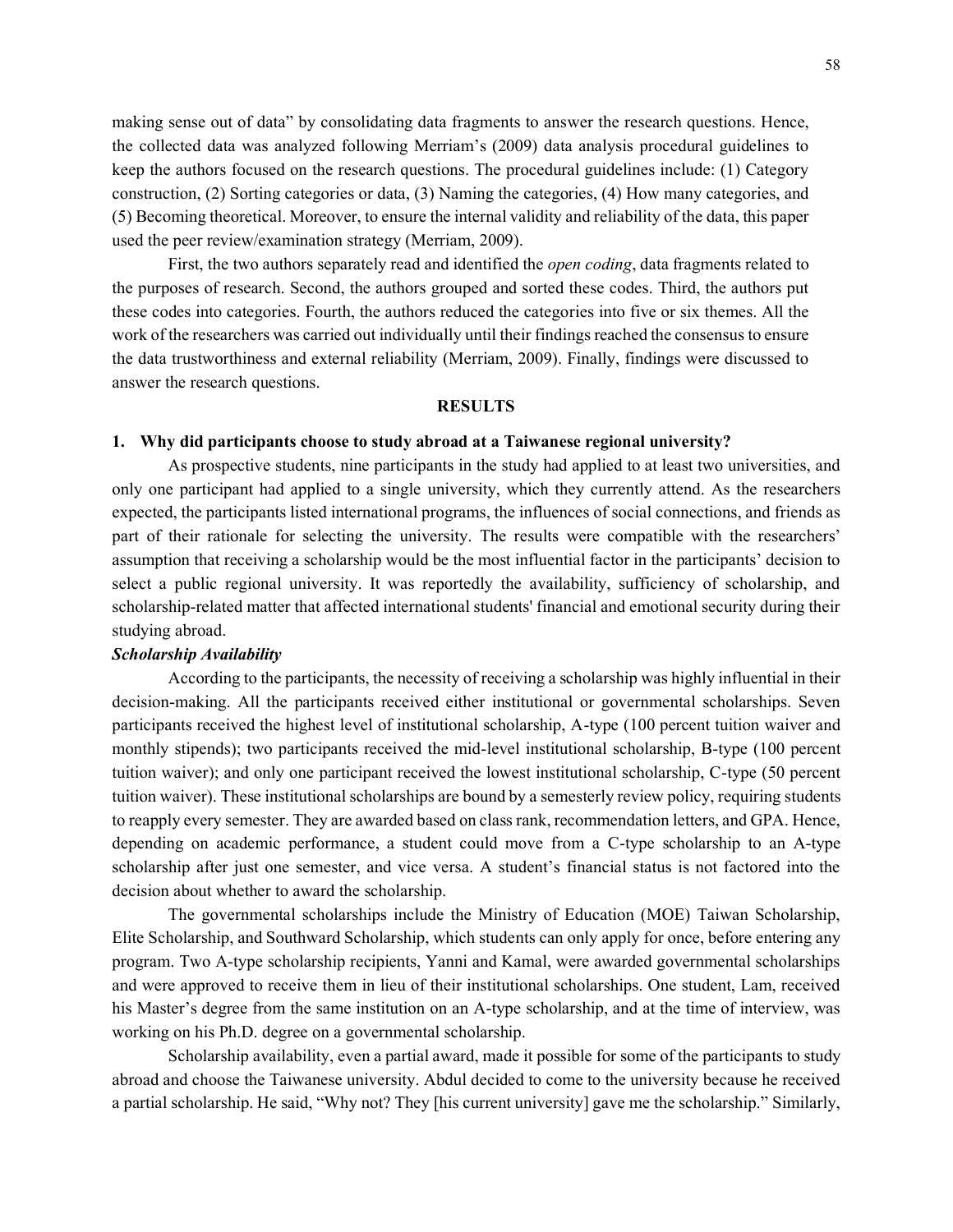Kamal commented on his painstaking process of trying to be admitted to a foreign university that would provide him with an adequate scholarship to study abroad:

"They [a university in the United Kingdom] emailed me they did not have space for PhD in computer science department. And in Malaysia, when I tried to apply, the seats already filled up for PhD because they have limited seat in the university . . . And in Philippines they [a university in The Philippines] said they don't have enough Professors to provide Ph.D.…In Vietnam, when I tried to find some universities, I found only one but in Ho Chi Minh they [the university] said we don't have scholarship to provide you, so you have to pay… I also applied a private university [in Taiwan] …they don't provide enough budget to students."

When considering studying abroad and the necessity of receiving financial aid, some participants noted "the scholarship application deadline" was an important factor in their decision-making. Three participants applied for their university because the application was open longer than other institutions. Linh and Lam were unwilling to "wait for half of a year or one year" to apply for higher ranking universities, thus they decided to come to their university. Similarly, after missing other universities' application deadlines, Dyvia said, "There was an opening on campus, … so I just tried to apply for the scholarship." She received a C-type institutional scholarship, which was substantial enough financial support for her to be able to study abroad.

## *Sufficient Scholarships***: "…***which university gave me the highest scholarship, I would go for it."*

Although many participants mentioned the importance of partial scholarships, the sufficient ones which could cover their living costs in Taiwan were regarded as more important. As explained above, seven participants received A-type scholarships, and then two of them, Kamal and Yanni, applied for a governmental scholarship and were approved to transition to this type of funding after receiving the financial award. One of them, Lam, continued to pursue his Ph.D. in the same university because he believed that he had a high percentage chance of being awarded a governmental scholarship, "I already knew my professor and got used to research, I can prove I have capability to research well when I study here." Tien, who received the A-type scholarship, shared she declined an offer to attend the top-ranking university in Taiwan due to a, "50 percent tuition waiver scholarship," that prevented her from financing herself without her family support. Instead, she selected a regional university, remarking, "I didn't care about which kind of university [it] was, but which university gave me the higher scholarship, I would go for it." Similarly, a Ph.D. student named Domani was attracted to the regional university by a sufficient scholarship that led him to withdraw from a high-ranking metropolitan institution because, "…[the] department they also provide some additional financial support. This is the big reason I selected [his current university], it's [department scholarship] is actually enough but not much."

# *Semesterly Scholarship Review Policy*: "*Even I had C-type for the first semester, but if I perform well, get the good grade, I will get the chance to get A-type after that.*"

The semesterly scholarship review policy at the University requires students to reapply for their academic merit-based scholarship every semester. Some participants in the study prefer the semesterly scholarship review policy because it creates feelings of possibility and motivates them to earn it through hard work. Students felt if they worked hard to receive a higher GPA relative to other applications, they would obtain the scholarship. Some students who entered the University on a B-type scholarship felt they could obtain an A-type scholarship if they worked hard enough. For example, Syntia said, "If I get the GPA 3.8 [out of 4.5] I can get A-type." Hoang and Tien heard from their senior peers' comments such as: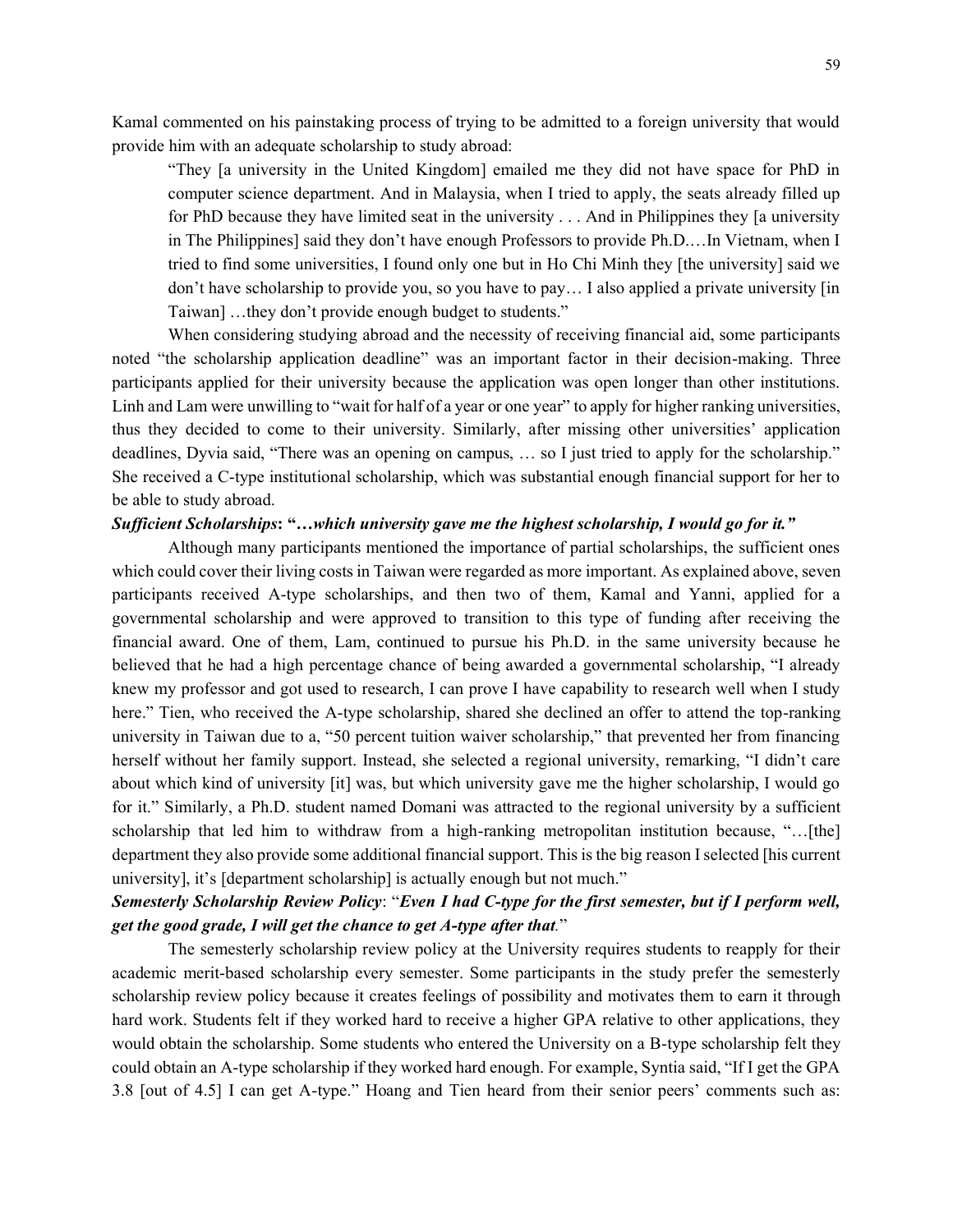"Vietnamese students are hardworking, so don't worry and at least you can get B-type." In the case of Ph.D. students, they felt more confident they would receive funding due to a general perception at the University that scholarships were, "priority for Ph.D. students." Domani, for example, was informed by his friends that, "scholarship… they [Ph.D. students] always get A-type."

However, the semesterly scholarship review policy also generates controversial opinions. For instance, Linh, who received a A-type scholarship, implied the university should not practice this semesterly review scholarship policy, "It was like the time for applying scholarship will occupy your time when you need to be studying." The students who received a C-type scholarship expected to be awarded a higher scholarship for the next semester instead of next academic year. Dyvia explained, ". . . it doesn't matter the way we have to apply every semester and it based on merit… I will get the chance to get A-type after that [first semester].

## *Other Factors Influencing Study Abroad Decision-making*

Through the interviews, the researchers observed that international students are not only concerned with financial aid, but also other factors such as English-taught degree programs, campus environment, social connections, and friends' recommendations when deciding on their host institution. For example, after searching for top-ranking universities, Hoang figured out, "…they [top-ranking universities] provide English-taught degree programs, but the problem is that they don't open enough English courses for Finance, so you have to find some courses outside the department." All the participants also shared that, prior to committing to their regional university, they connected with enrolled student peers to learn more about the institution. For instance, a senior student created a Facebook group to network and help answer Hoang and Tien's questions, which is regarded as a word-of-mouth networking channel by senior students for the University.

Some participants noted positive interactions with faculty members as influential in their decisionmaking to attend the University. Domani explained, "They [the professors in his current department] are politer, and humbler and answered everything about my questions." Kamal and Yanni were both granted a governmental scholarship for their transition when they applied to the University. Kamal received helpful guidance from departmental staff, noting, "But the office [his current department staff] said, if you do the Ph.D., it will be better if you take the Southward [scholarship]."

While various qualities listed above attracted participants to this regional university, overall, scholarship support was emphasized as the most important factor in their decision-making. Participants were chiefly concerned with receiving the best scholarship available for their study abroad experience. Competitiveness, review policy, and the duration of time that the scholarship application remains open could impact a student's decision to choose either a top-ranking, metropolitan university or a regional university. In the following section, the influence of scholarship policy and its related issues impacting international students are addressed, concurrently answering our second research question.

## **2. How do semesterly scholarship review policies influence participants' financial and academic adjustment to living in Taiwan and studying at a regional university?**

A university's scholarship policies could be the deciding factor for participants' academic and financial adjustment to their study abroad experience. The policies at this regional university were presented comparatively as pre- and post-arrival scholarships. This framework altered their perception that their scholarship could be retained by academic achievement or financial management. Participants from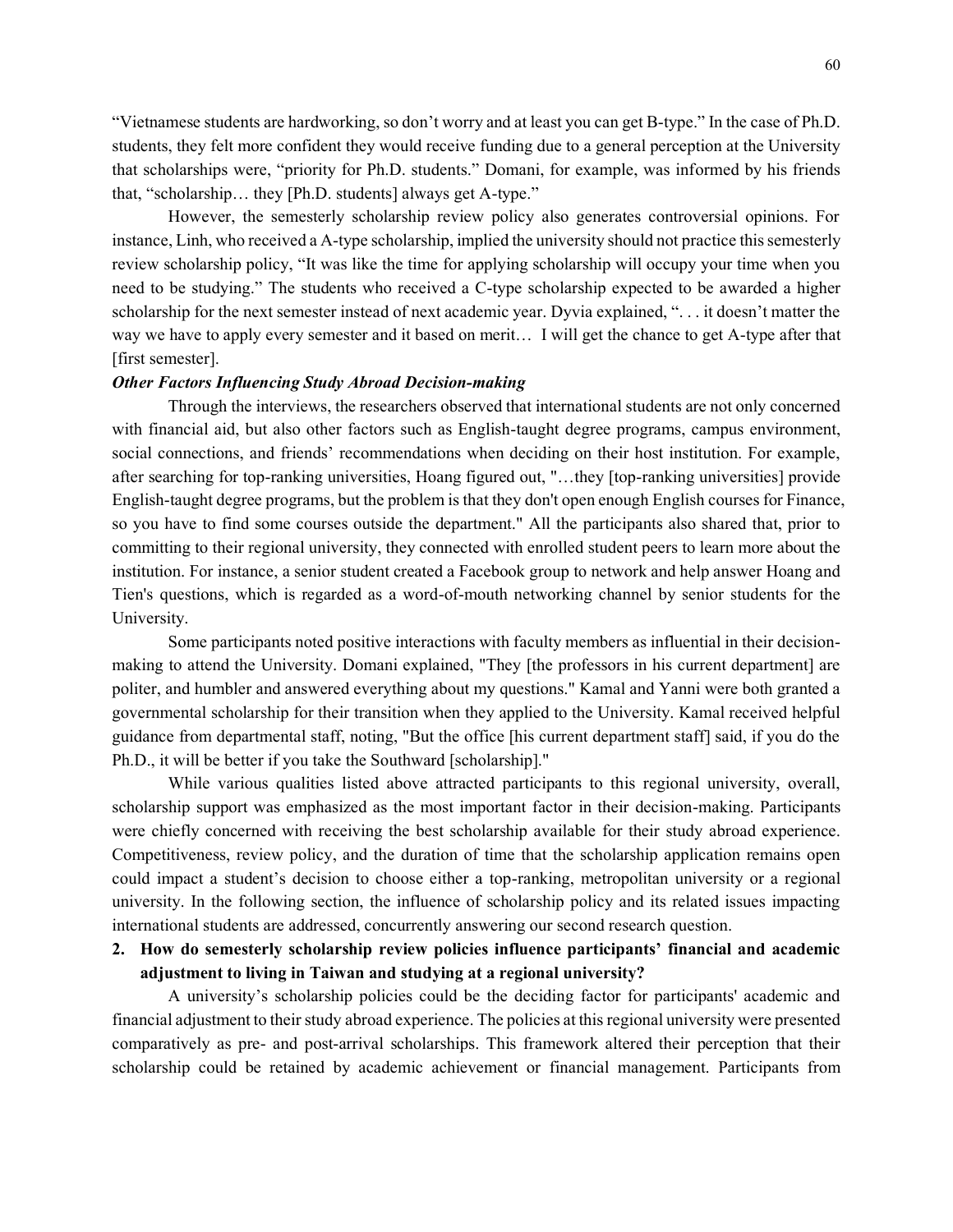different departments provided differing statements regarding their financial and academic adjustment process.

## *Semesterly scholarship review policy yields high comparativeness among international students*

Prior to their arrival, all participants assumed their scholarship would be available and sufficient on a continual basis, which was the primary reason that they selected their university. The low requirements for admission were referenced in most participants' responses when they were asked about the scholarship application. For example, Tien's application to her university resulted in her being awarded the A-type scholarship while other universities she applied to only offered her what is equivalent to the C-type scholarship. Her testimony revealed that low requirements for admission are among the strategies that universities are using to attract international students. However, the "easy" requirements led participants to falsely assume maintaining the A-type scholarship was easy.

Thereafter, international students enrolled in the University and were confused to learn they must demonstrate a high level of academic success to keep their scholarship. Many participants believed that it would be worry-free to achieve sufficient academic performance in order to maintain their A-type scholarship. Yet, they noticed "changes" and "inconsistency" in scholarship policy "year to year." Lam shared his past experience: "From what I experienced, two years ago, 3.5 was not low, because if your GPA was 3.5, you could get B already, for now, GPA 3.5 is really low.*"* Similarly, Syntia experienced "semester to semester" fluctuations, stating, "Next semester [the second semester] I got more than 3.8, and C-type… If the students get 3.8, at least get B, not C."

Moreover, due to unstandardized, merit-based requirements established for registered students, students assume academic performance is supposed to be the key factor in determining who is awarded a scholarship. However, comparisons and assumptions diverged between participants majoring in science and engineering and other departments. Two participants, Linh and Dyvia, assumed they just needed a passing academic performance to clear the semesterly review policy. Linh set an academic performance goal of "around 4.2 [GPA, out of 4.5]" in her comfort zone, and Dyvia emphasized she needed to achieve good grades without obsessing over ranking. In comparison, participants from other departments believed by default if they pushed themselves to be the best, referring to the "first rank" in their department, they could gain a higher scholarship. For example, Hoang expected to get full marks to achieve "first rank", but expressed his uncertainty about the University's scholarship review policy:

"I expect I will get type A because last semester, my performance is relatively high, and all are A+. But it is just an expectation. I am not sure about it. I am afraid like [his friend], all A+, and first rank, but [she] got type B … I cannot understand the situation and the scholarship policy of our university and department as well."

Domani admitted that though he was a Ph. D. student, which means he had more chances than Master's students to receive an A-type scholarship, he seemed to obsess over, "be better than others," and "be number one" in order to receive the higher financial award.

## *The key to securing a scholarship is academic performance but "one size doesn't fit all."*

Participants frequently noted the importance of receiving a scholarship to satisfy financial needs when living in a foreign country. While each international student has their own needs, a scholarship can assuage concerns about tuition and living expenses. On this topic, Abdul shared his opinion about scholarship sufficiency when he received an A-type financial award after receiving a B-type in his two first semesters: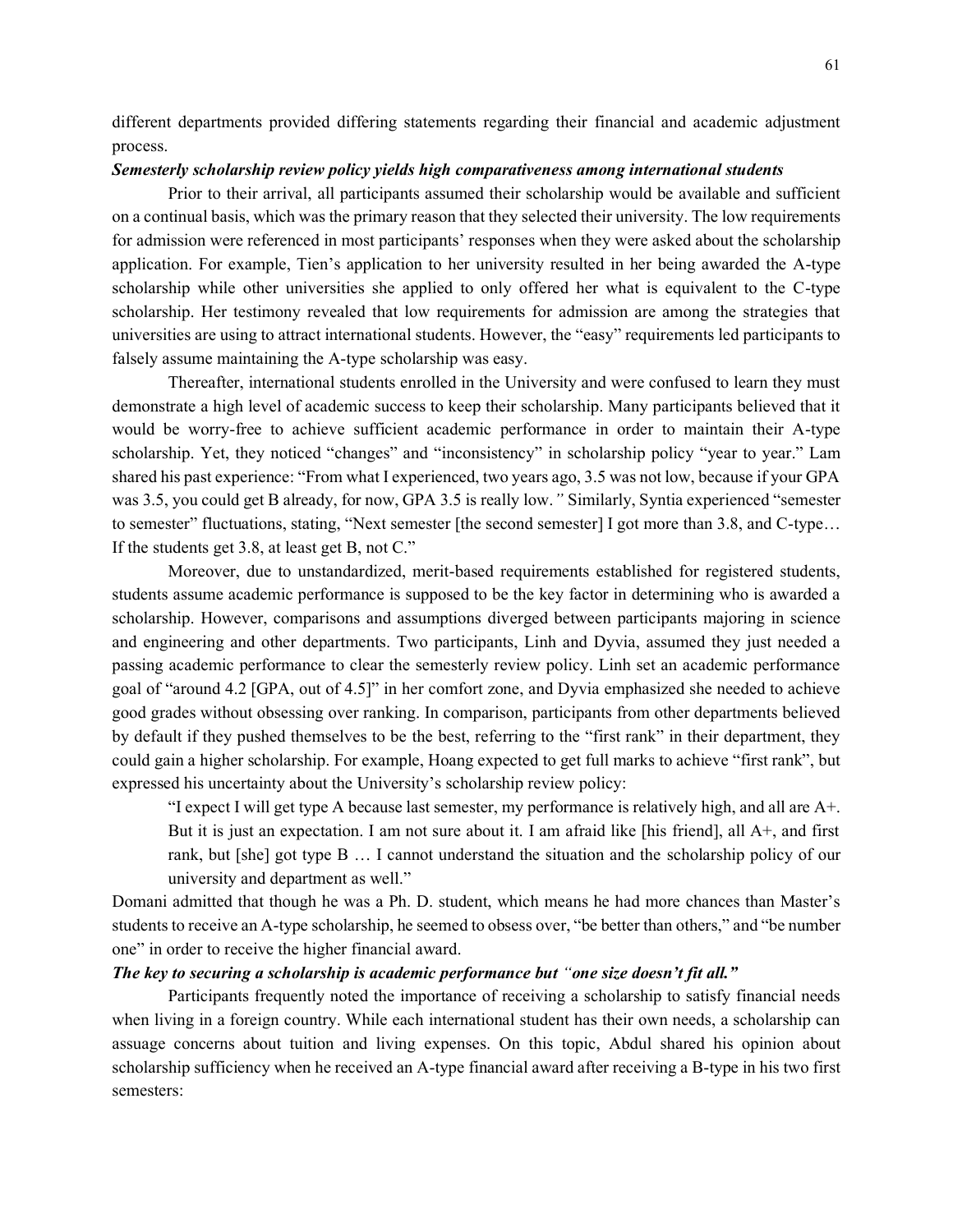"If you get A [free 100 percent tuition waiver and monthly stipend], and for master you will get 6000 NT dollars a month, around that number…. [for me] More than enough. It depends on living cost, and for many things, it is more than enough."

Seven participants stated high academic performance as the key to receiving an A-Type scholarship and achieving financial security for their overseas studies. Hoang explained how he was motivated to receive an A-type scholarship to be less of a financial burden on his family:

"[I received] B type, and only free for tuition fee [tuition waiver], but no stipend [in my first semester] … Luckily, my parents also support me about financial matters, but a part of it. Anyway, despite my parents' support, I always consider about it [financial issues] … I had decided to achieve 3 A+ last semester, even 4 A+ in this semester. You are motivated, and you are ranked when you study here [his university] because of the scholarship."

On the other hand, academic performance is much less of a factor for recipients of governmental scholarships. Lam was encouraged by his friend to apply for a governmental scholarship for his Ph.D. program in order to receive a "stable monthly stipend" and put "more focus on researching, and not courses." Yanni and Kamal stated the passing score to maintain the scholarship was "3.5 [out of 4.5]". Governmental scholarship recipients expressed feeling much less pressure to perform well academically to retain their financial award, as their expectations were standardized and based on 'retention', not semesterly competition.

Some participants referenced working part-time jobs or asking parents for financial assistance in order to reduce stress related to being able to afford their university studies. Realizing they could not "rank first" competing with other students, some participants found it easier to ask their parents for financial support. Syntia commented, "When I got type C [C-type scholarship], I asked my mother for my travel and my study [travelling fee and tuition fee] … I was doing my part-time job, so I could cover my living in Taiwan". Other participants, like Tien, tried to earn as much as they could through part-time employment:

"The two next semesters, I got B-type scholarship, I did not have money at all, so I had to work. The second semester I even worked for 4 days to earn enough for my living cost…Each day I worked for 3 hours, sometime more than that, 3.5 hours, so in average about 15 hours a week. Last semester, I worked in a hotel, and I reduced 3 days for restaurants."

## *Learning Strategies as a Means to Maintain Academic Performance*

Although academic performance was essential for participants to retain their scholarship, they recognized maintaining good academic performance, even without a financial incentive, was important to progress in their program. They utilized different strategies to achieve high academic performance. Some participants strategically selected classes they thought they would do well in and made a concerted effort to impress their professors. Domani believed his peer-support might help his component to achieve good scores, "…when we took the statistic course, I still remember …. when they [other students] asked me [about the statistics], I didn't want to give all of them the answer, because we were competing with each other." Other participants also mentioned they participated actively in the classroom to create a good impression with the course instructor and advance their goal of achieving high academic performance. Participants both strategically selected and withdrew from courses to maintain a high GPA. They selected courses based on professors with whom they were comfortable and who were generous in giving high grades. Conversely, they withdrew from difficult courses that could result in their GPA dropping due to a low grade. Tien consulted her senior classmates to determine whether or not to take certain courses: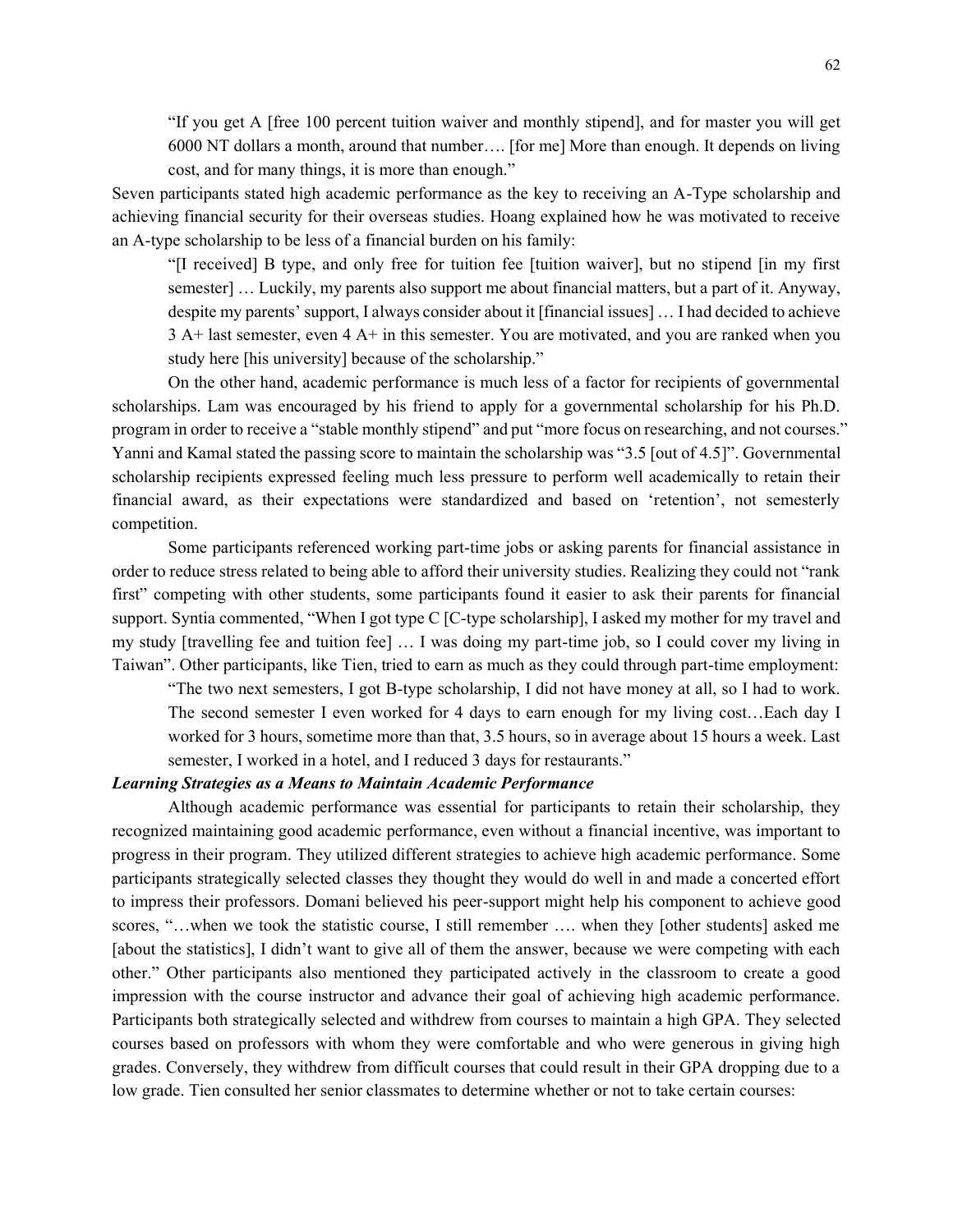"[I asked] whether the professors are generous about the grading. For example, there is a course that I really want to take, but it is tough and it is hard to get high score, I will ignore it. Last semester, I really liked the SPSS course…because it would be helpful for my thesis also, but I heard that the prof [professor] who takes charge of that course was strict, and tough in grading and exams. So, I quit, and took another course."

However, three participants from the science and engineering departments shared a different approach to course selection. They emphasized a "follow my professor" strategy and assumed that their instructors were the decisive factor in their academic performance, scholarship candidacy, and related financial support which professors provide by paying students for assistance on research projects. Both institutional and governmental scholarship recipients reported this strategy. Kamal explained his course selection based on the following rationale: "My professor background and I have to select my research field. My professor's background are computer vision and image processing, so I start my studies from scratch and get little grasp in image processing." Responses from participants also revealed that international students majoring in Science and Engineering could have part-time research assistant employment in the laboratories, which was an additional source of financial support. The part-time research assistant salary for laboratory work was issued as a monthly stipend from their professors, which helped them afford the costs of their study abroad experience.

## **DISCUSSION AND RECOMMENDATIONS**

This study addressed the importance of scholarships in graduate international students' decisionmaking when selecting a host university. The research also examined how receiving a scholarship influences their academic and financial adjustment depending on the financial aid policies of the University. Although this study aligns with previous research on international students experiences and perspectives, its findings can enlarge the literature on this topic with the context of Taiwan and contribute to inquiry about the expanding internationalization of regional universities.

## **The Recruitment Policy in Relation to English-taught Programs**

This study found that offering an English-taught degree programs in Taiwanese regional universities and increasing the variety of English-taught courses is key to expanding the enrollment of international students. This finding is compatible with the results of previous studies (Ziguars & McBurnie, 2011). Contrary to students from high-income countries who tend to participate in short term exchange programs, students from low-income countries engage in long term study by seeking degrees from foreign universities to enhance their future career options (Tran, 2019; Jiani, 2016), especially in the Asia-Pacific region (Ziguras & McBurnie, 2011). Moreover, international students from developed countries Universities can expand their enrollment of international students from developing countries by offering more English-based degree programs.

## **Recruitment Policy in Relation to Scholarship Programs**

Scholarships have emerged as an influential rationale and premier financial resource for students to study abroad. However, policy-making is a latent factor that largely impacts international students' mobility (Kondakci, 2011). International student recruitment in relation to scholarship policy was presented in two key areas in this study.

First, the availability of scholarships provided by the host institution functioned as one of the main "pull factors" even though regional universities are considered second in reputation and social life to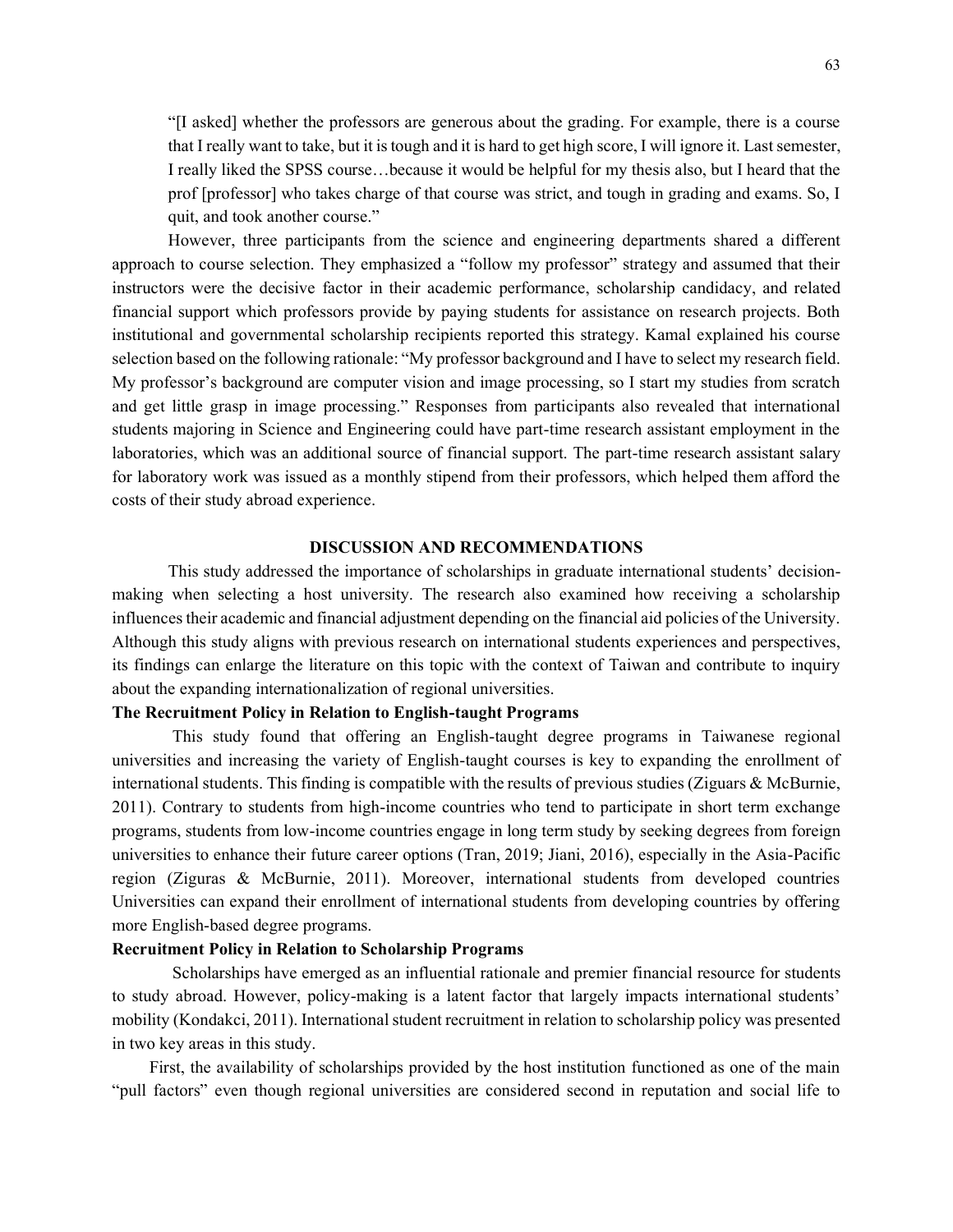metropolitan universities in many aspects (Townsend  $\&$  Jun Poh, 2008). This study found that all the participants' greatest concern before and after enrolling in a foreign university was scholarship availability and the amount awarded. This is consistent with literature that non-leading universities can increase student enrollment based on easy-to-access scholarship opportunities (Jiani, 2016). Moreover, the research conducted by Kondakci (2011) suggests that scholarships can diminish the anxiety of financial difficulties which frequently occur when students do not have family support to finance their education. This was implied in the findings herein when participants reflected on being attracted to universities with lower admission standards that offer scholarships for international students. Participants who were awarded governmental scholarships, which do not have a semesterly re-application requirement, gave stronger attestations of financial security than students who received the institutional scholarship, which must be reapplied for every semester.

Second, this study found that the length of the application period and a rapid announcement of results could influence international students' decision-making on whether to attend a prospective university. There has not been much research about how application duration impacts international students' decisionmaking when selecting an institution for their higher education. Due to scholarships being an essential factor determining whether a student will be able to afford studying at a university (Özoğlu et al., 2015; Jiani, 2016), participants may be risk averse by selecting the first scholarship package which can meet some of their financial requirements regarding their strategic behaviors for their certainty (Avery & Hoxby, 2004). **Recommendations for Scholarship Retention Policy Changes** 

Consistent with the literature (Mobley et al., 2009), this study showed that participants go to extremes in their learning strategies to retain their scholarship. Although it was part of their academic integration, the financial necessity of receiving and maintaining a scholarship caused students to adjust quickly to their classes and focus on achieving high grades. Being awarded a scholarship could ease the anxiety of financial struggles and put participants in a positive emotional state before their arrival to campus. However, post-arrival competitiveness regarding "inconsistency" and "changes" in the institutional scholarship policy caused uncertainty and anxiety for recipients, which impacted how they approached their academic program, sometimes resulting in strategizing to reach performance targets and maintain their financial aid. This research questions the transparency of scholarship policy, which was also noted in research conducted by Nadi et al. (2019).

In addition, the findings of this study indicated the potential negative effect of the scholarship retention policy on participants' academic adjustment, as demonstrated by their competitive learning strategies to boost and sustain their performance in the classroom. The findings revealed participants' selective behaviors in choosing courses were caused by their financial uncertainty as institutional aid recipients who needed easy grades to maintain a competitive edge. These selective behaviors may have occurred due to the trade-off between academic and social adjustment which has been part of previous studies, such as one by Rienties et at. (2012) which found that international students who tend to be more actively involved in campus life might not achieve good academic performance. These students also targeted courses in which they could excel and achieve good grades (Rienties et al., 2012). These findings imply the University has not been considering participants' social integration into the campus community as an institutional priority. Meanwhile, students' social and academic involvement in the institutional communities can promote students' persistence and success in the account of their commitment to communities they are involved (Tinto et al., 2006, Tinto, 2017). The social integration of international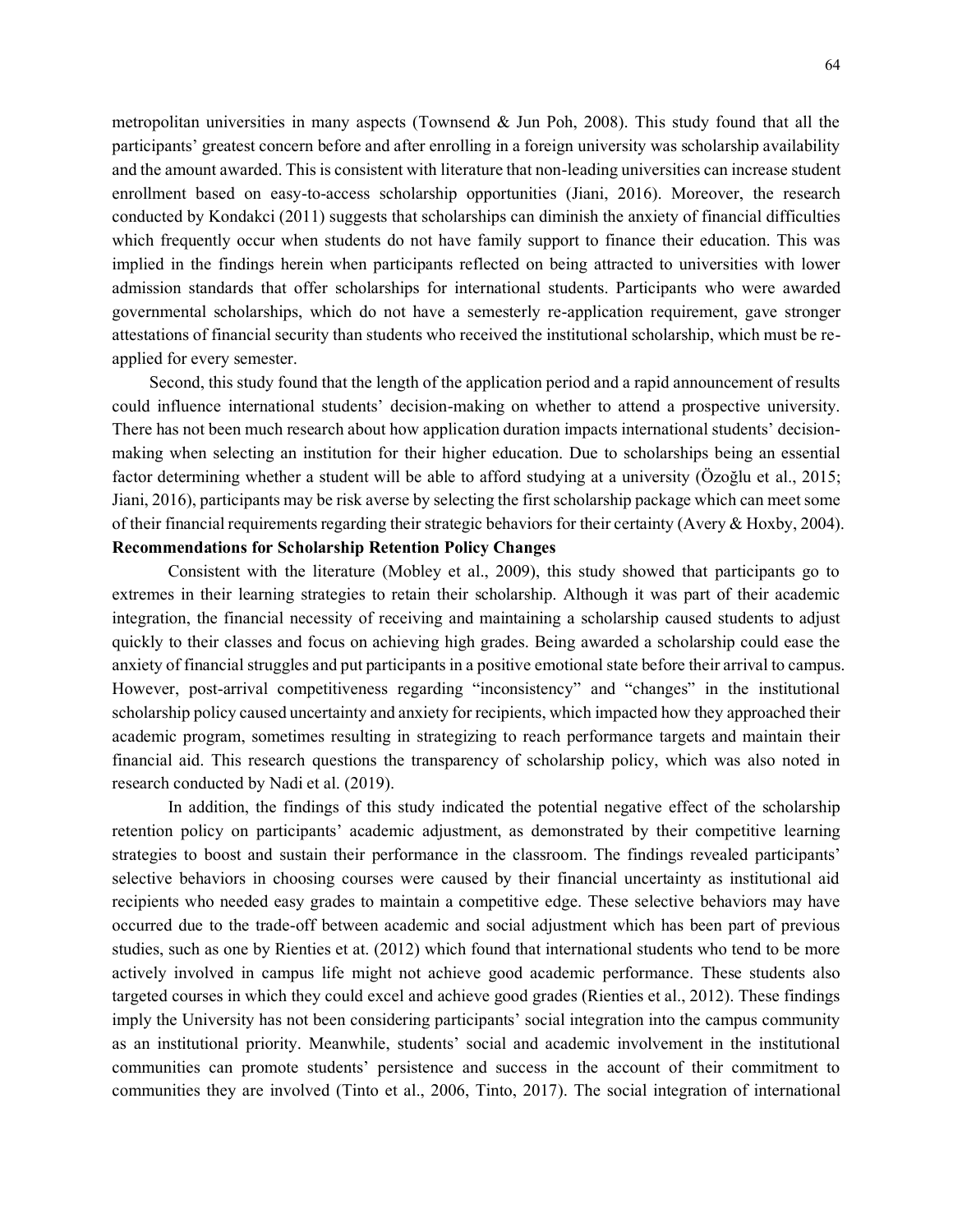students can create a culturally diverse campus environment which can also benefit local students' intercultural sensitivity (Mellors-Bourne et al., 2013).

The findings also highlighted that academic performance could strongly impact the participants who received the institutional scholarship while, conversely, it had little effect on governmental scholarship recipients whose financial aid was not dependent on their grades. All the participants referenced their "poor performance" relative to their classmates, which refers to their definition of poor performance being relatively lower to their peers' performance, possibly leading to financial struggles. However, their academic performance would still be good per the general population (3.8-4.2 GPA on a 4.5 scale). This is contrary to the definition of 'poor performance' found by Özoğlu et al. (2015) who stated that international students facing academic challenges, as defined by poor performance in the general population, struggle to retain financial aid and, in serious cases, withdraw from school. Hence, the participants in the research must maintain a higher performance relative to their peers to avoid financial issues; a high performance defined by top GPAs (above 4.2) in the general population.

Hu and St. John (2001), on the other hand, found that a well-structured financial aid package can equalize opportunities between scholarship recipients and students who do not receive funding from the university or government. In this case, equalizing a package, specifically the institutional scholarship policy, will reduce pressure for these recipients and equalize social life and research opportunities with their government aid receiving peers. Post-graduate students would be able to focus on research instead of competing against their peers and having to select courses strategically to maintain their financial aid.

In combination, these findings suggest that financial aid policy is a key to increasing international students' enrollment in Taiwanese universities, particularly international students from developing countries who are seeking a study abroad experience in Taiwan as a result of the New Southbound Policy. There are various external and internal factors influencing international students' decision-making to study abroad that have been explored in previous studies (Mazzarol & Soutar, 2002; Tran, 2019), however, it is challenging for a regional university to meet all these demands.

In conclusion, there are three key points that regional universities should consider moving forward. First, English-based classes and curriculum can be increased to create more access for international students and foster internationalization of the university. Such programs are likely to attract international students away from top-ranking and metropolitan universities which require advanced proficiency in Chinese. Second, involvement in student life activities could be incorporated into the criteria for reviewing scholarship candidacy and awarding financial aid. Third, regional universities need to establish a thorough and transparent scheme for both recruitment and retention policies in terms of scholarship programs for international students.

## **LIMITATIONS AND SUGGESTION FOR FURTHER STUDY**

Due to the small sample size of this study, the results cannot accurately reflect the experiences the greater population of international students in Taiwan. However, the present study does contribute to the literature of regional universities, an often-neglected subject. This study only focused on two dimensions, academic and financial adjustment, while scholarship policy, in general, may influence other dimensions of the international student experience in Taiwan. Future researchers are encouraged to explore these topics as well as the findings of this study, which could benefit from further examination to find better solutions for addressing international students' challenges in acquiring adequate financial aid.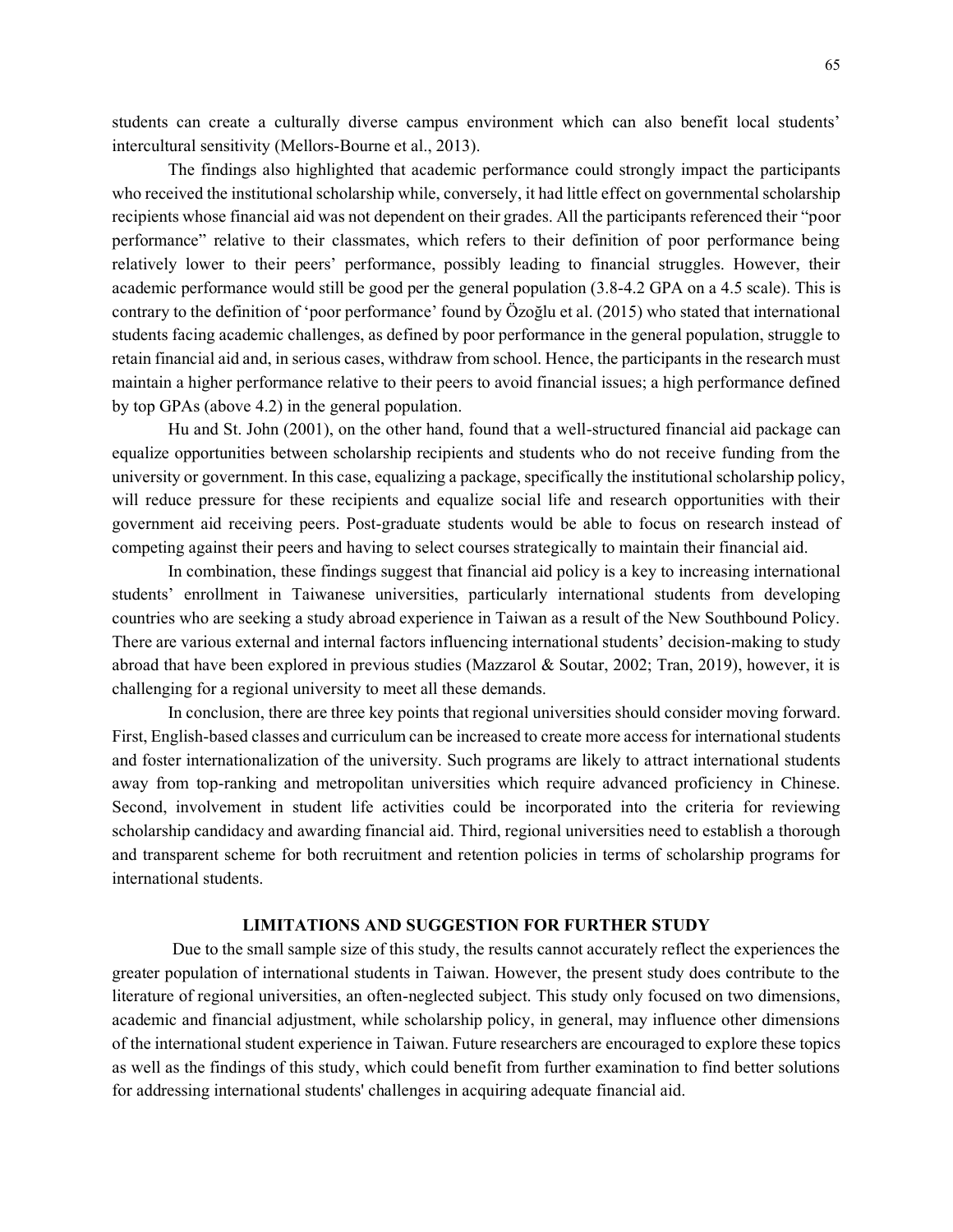#### **REFERENCES**

- Avery, C., & Hoxby, C. M. (2004). (2007). Do and should financial aid packages affect students' college choices? In C. M. Hoxby (Ed.), *College choices: The economics of where to go, when to go, and how to pay for it* (pp. 239–301). University of Chicago Press.<https://www.nber.org/books/hoxb04-1>
- Bashir, S. (2007). *Trends in international trade in higher education: implications and options for developing countries* (Report No. 6). World Bank Publications[. https://documents.worldbank.org/](https://documents.worldbank.org/)
- Bazeley. (2013). *Qualitative data analysis: Practical strategies*. SAGE Publications.
- Chen, Y. F., & Chen, H. J. (2009, May 15). *A study on international student adjustment from academic, social and cultural: Viewpoints in Taiwan* [Paper presentation]. The International Conference on Business Management and Information Technology Application, Kaohsiung, Taiwan. http://www.kyu.edu.tw/teacpage/teacpage98/99年度論文成果電子檔\98-233.pdf
- Chiang, S. (2021, December 03). Taiwan's MOE subsidizes universities to promote bilingual learning. *Taiwan News*[. https://www.taiwannews.com.tw/en/news/4280892](https://www.taiwannews.com.tw/en/news/4280892)
- Chou, C. P., & Ching, G. (2012). *Taiwan education at the crossroad: When globalization meets localization*. Palgrave Macmillan
- Chou, C. P., Roberts, A., & Ching, G. S. (2012). A study on the international students' perception and norms in Taiwan. *International Journal of Research Studies in Education*, *1*(2), 71– 84. <https://doi.org/10.5861/ijrse.2012.v1i2.76>
- Dassin, J. R., Marsh, R. R., & Mawer, M. (2017). Introduction: Pathways for social changes? In J. R. Dassin, R. R. Marsh, & M. Mawer (Eds.), *International scholarships in higher education: Pathways to social change* (pp. 2–22). Palgrave Macmillan.
- Eder, J., Smith, W. W., & Pitts, R. E. (2010). Exploring factors influencing student study abroad destination choice. *Journal of Teaching in Travel & Tourism*, *10*(3), 232– 250. [https://doi.org/10.1080/15313220.2010.503534.](https://doi.org/10.1080/15313220.2010.503534)
- Harman, G. (2003). International PhD students in Australian universities: Financial support, course experience and career plans. *International Journal of Educational Development*, *23*(3), 339–351. [https://doi.org/10.1016/s0738-0593\(02\)00054-8](https://doi.org/10.1016/s0738-0593(02)00054-)
- Heller, D. E. (1997). Student price response in higher education: An update to Leslie and Brinkman. *The Journal of Higher Education*, *68*(6), 624– 659.<https://doi.org/10.2307/2959966>
- Hu, S. (2011). Scholarship awards, student engagement, and leadership capacity of high-achieving low-income students of color. *The Journal of Higher Education*, *82*(5), 511–534. <https://doi.org/10.1353/jhe.2011.0028>
- Hu, S., & John, E. P. (2001). Student persistence in a public higher education system: Understanding racial and ethnic differences. *The Journal of Higher Education*, *72*(3), 265–286. <https://doi.org/10.2307/2649332>
- Jiani, M. A. (2016). Why and how international students choose Mainland China as a higher education study abroad destination. *Higher Education*, *74*(4), 563–579. <https://doi.org/10.1007/s10734-016-0066-0>
- Kondakci, Y. (2011). Student mobility reviewed: Attraction and satisfaction of international students in Turkey. *Higher Education*, *62*(5), 573–592[. https://doi.org/10.1007/s10734-011-9406-2](https://doi.org/10.1007/s10734-011-9406-2)
- Macaro, E., Curle, S., Pun, J., An, J., & Dearden, J. (2018). A systematic review of English medium instruction in higher education. *Language Teaching, 51*(1), 36–76.<https://doi.org/10.1017/S0261444817000350>
- Mazzarol, T., & Soutar, G. N. (2002). "Push-pull" factors influencing international student destination choice. *International Journal of Educational Management*, *16*(2), 82– 90. <https://doi.org/10.1108/09513540210418403>
- McMahon, M. E. (1992). Higher education in a world market. *Higher Education*, *24*(4), 465– 482. <https://doi.org/10.1007/bf00137243>
- Mellors-Bourne, R., Humfrey, C., Kemp, N., & Woodfield, S. (2013). *The wider benefits of international higher education in the UK* (Research Paper No. 128)[.](https://www.gov.uk/government/uploads/system/uploads/attachment_data/file/240407/bis-13-1172-the-wider-benefits-of-international-higher-education-in-the-uk.pdf) [https://www.gov.uk/government/uploads/system/uploads/attachment\\_data/file/240407/bis-13-1172-the](https://www.gov.uk/government/uploads/system/uploads/attachment_data/file/240407/bis-13-1172-the-wider-benefits-of-international-higher-education-in-the-uk.pdf)[wider-benefits-of-international-higher-education-in-the-uk.pdf](https://www.gov.uk/government/uploads/system/uploads/attachment_data/file/240407/bis-13-1172-the-wider-benefits-of-international-higher-education-in-the-uk.pdf)
- Merriam, S. B. (2009). *Qualitative research: A guide to design and implement*. John Wiley & Sons.
- Merriam, S. B., & Tisdell, E. J. (2019). *Qualitative research: A guide to design and implementation*. John Wiley & Sons.
- Ministry of Education and Culture (2020). *Penyampaian Informasi Beasiswa Universitas Bologna Italia Tahun Anggaran 2020/2021.*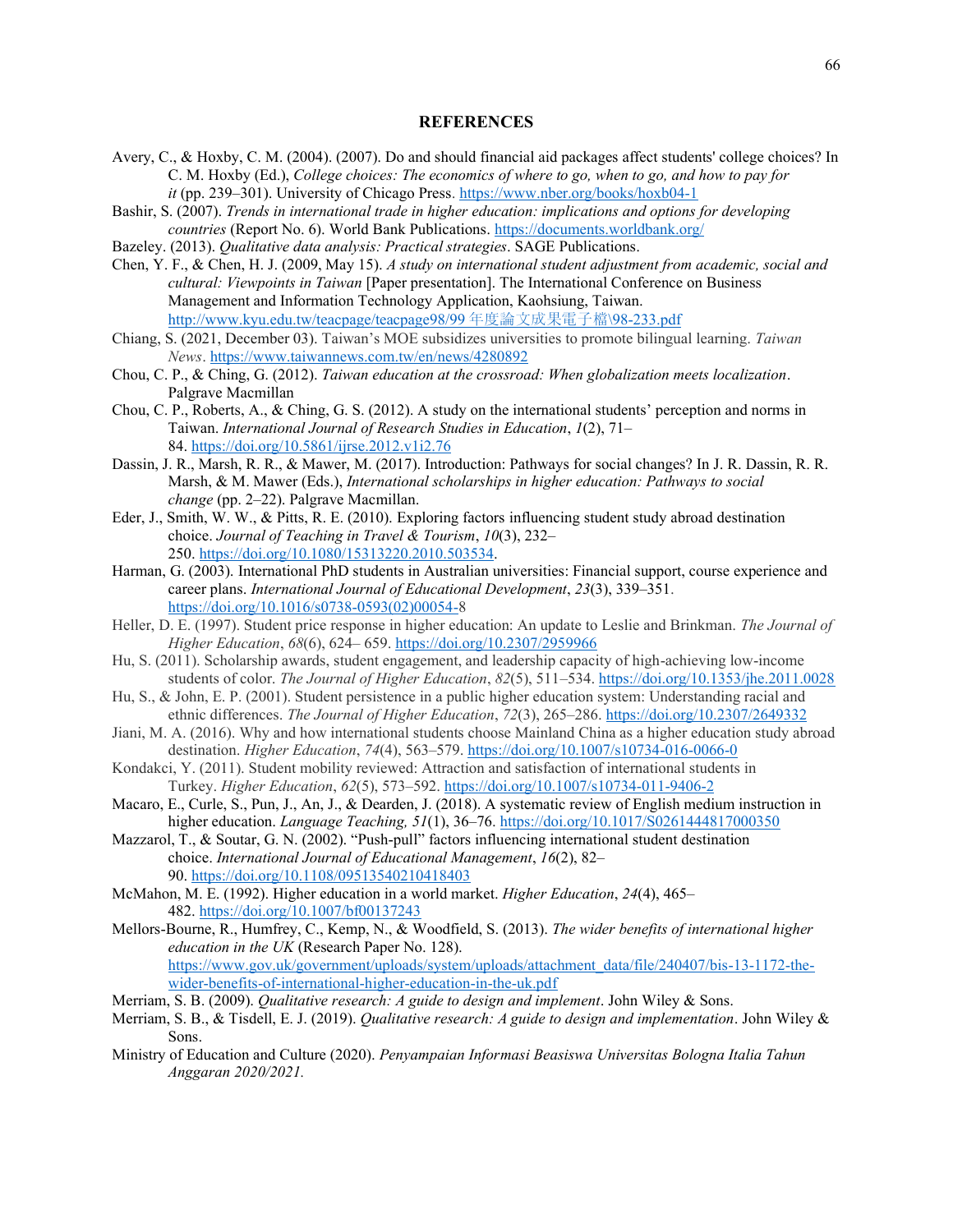- Mobley, C., Brawner, C. E., & Ohland, M. W. (2009). The South Carolina merit scholarship: Strategies used by engineering students to keep their LIFE scholarship. *International Journal of Engineering, 25*(6), 1249– 1256.<https://hdl.handle.net/10018/1024640>
- Nghia, T. L. (2019). Motivations for studying abroad and immigration intentions. *Journal of International Students*, *9*(3), 758–776. <https://doi.org/10.32674/jis.v0i0.731>
- Özoğlu, M., Gür, B. S., & Coşkun, İ. (2015). Factors influencing international students' choice to study in Turkey and challenges they experience in Turkey. *Research in Comparative and International Education*, *10*(2), 223–237.<https://doi.org/10.1177/1745499915571718>
- Pare, J., & Tsay, W. (2014). A study of the adjustment process of international students within the Taiwanese institutions of higher education. *Central Taiwan Journal of Humanities and Social Sciences*, *25*(3), 1–34. <http://web.nchu.edu.tw/pweb/users/wtsay/research/13304.pdf>
- Rienties, B., Beausaert, S., Grohnert, T., Niemantsverdriet, S., & Kommers, P. (2011). Understanding academic performance of international students: The role of ethnicity, academic and social integration. *Higher Education*, *63*(6), 685–700. <https://doi.org/10.1007/s10734-011-9468-1>
- Roberts, A., Chou, P., & Ching, G. (2009). Contemporary trends in east Asian higher education: Dispositions of international students in a Taiwan university. *Higher Education*, *59*(2), 149– 166. <https://doi.org/10.1007/s10734-009-9239-4>
- Schartner, A., & Young, T. J. (2016). Towards an integrated conceptual model of international student adjustment and adaptation. *European Journal of Higher Education*, *6*(4), 372- 386. <https://doi.org/10.1080/21568235.2016.1201775>
- Smart, J. C., Ethington. C. A., Riggs, R. O., & Thompson, M. D. (2002). Influences of institutional expenditure patterns on the development of students' leadership competencies. *Research in Higher Education, 43*(1), 116–132. <https://doi.org/10.1080/02680930210140257>
- Spencer, D. (2017, October 06). Taiwan needs a higher education revolution. *Taiwan News*[.](https://www.taiwannews.com.tw/en/news/3268945) <https://www.taiwannews.com.tw/en/news/3268945>
- Suprapto, N., Saragih, O. K., & Al Ardha, M. A. (2019). Life adjustment of international students in eastern Taiwan. *Journal of International Students*, *9*(2), 613–634[. https://doi.org/10.32674/jis.v9i2.613](https://doi.org/10.32674/jis.v9i2.613)
- Taiwan Financial Supervisory Commission. (2019, February 11). *Taiwan's 2030 goal to become a bilingual nation*. <https://www.fsc.gov.tw/en/home.jsp?id=253&parentpath=0,4,212,252>
- Taiwan Ministry of Education (TMOE). (2015). 新南向人才培育推動計劃.
- Taiwan Ministry of Education (TMOE). (2019). *E112-1 number of non-citizen students in universities, colleges and junior colleges - by genders, broad field (27 categories), countries and schools*. <https://english.moe.gov.tw/fp-87-14508-95005-1.html>
- Takaya, K. (2016). Needs assessment for exchange students in Taiwan. *Journal of International and Comparative Education, 5*(1), 33–45*.* <https://doi.org/10.14425/jice.2016.5.1.33>
- Thomas, L. (2002). Student retention in higher education: The role of institutional habitus. *Journal of Education Policy,* 17(4), 423–442. <https://doi.org/10.1080/02680930210140257>
- Thomas, L. (2020). Student retention in higher education: The role of institutional habitus. *Bourdieu and Education*, 191–210.<https://doi.org/10.4324/9780429445163-13>
- Tinto, V. (2017). Through the eyes of students. *Journal of College Student Retention: Research, Theory & Practice*, *19*(3), 254–269[. https://doi.org/10.1177/1521025115621917](https://doi.org/10.1177/1521025115621917)
- Tinto, V., & Pusser, B. (2006). *Moving from theory to action: Building a model of institutional action for student success*. National Postsecondary Education Cooperative. [https://nces.ed.gov/npec/pdf/Tinto\\_Pusser\\_Report.pdf](https://nces.ed.gov/npec/pdf/Tinto_Pusser_Report.pdf)
- Townsend, P., & Jun Poh, H. (2008). An exploratory study of international students studying and living in a regional area. *Journal of Marketing for Higher Education*, *18*(2), 240– 263. <https://doi.org/10.1080/08841240802487411>
- Tsai, Y., Trang, L. T., & Kobori, K. (2017). Factors influencing international students to study at universities in Taiwan. *International Journal for Innovation Education and Research*, *5*(1), 1– 11. <https://doi.org/10.31686/ijier.vol5.iss1.46>
- U.S. Department of Education. (2021). *Type of financial aid*.<https://studentaid.gov/understand-aid/types>
- UNESCO. (2018). *Global education monitoring report 2019: Migration, displacement and education Building bridges, not walls*. United Nations. <https://en.unesco.org/gem-report/report/2019/migration>
- Vietnam Ministry of Education and Training. (2010). *Đề án đào tạo giảng viên có trình độ tiến sĩ cho các trường đại học cao đẳng giai đoạn 2010-2020.*